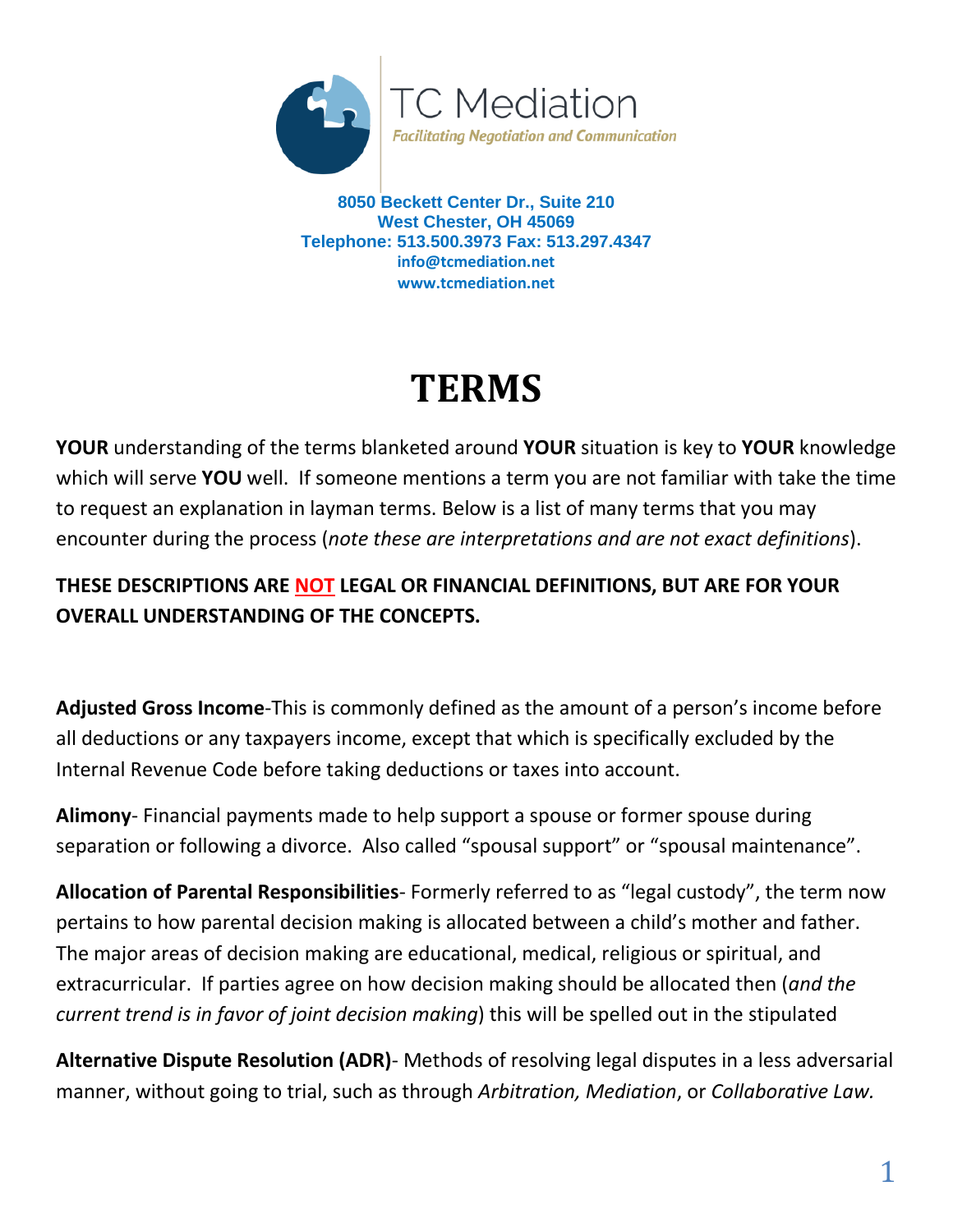**Arbitration-**A form of *Alternative Dispute Resolution (ADR)* utilized for resolving legal disputes without going to trial where a trained and impartial third party arbitrator, chosen by the parties and acting like a private judge, conducts a hearing on the disputed issues and enters an award or judgment after both parties have had an opportunity to present their case much like they would in court. Arbitration is a binding process which differentiates it from *Mediation*, which is a voluntary process.

**Arrearage**-The amount of money past due for unpaid child support or spousal maintenance.

**Assets**-Anything of material value or usefulness that is owned by a person or company.

**Beneficiary**-An individual you identify to receive assets at death or from a Trust.

**Cohabitation**-The act of living together emotionally and/or physically in an intimate relationship.

**COBRA**-Continuation of benefits under a previous employer's plan after an employee leaves.

**Co-Parent Relationship or Co-Parent Partnership**-Is the "New" relationship you enter into if you have children together, yet live in separate homes due to separation or divorce.

**Community Property**-States the general division of community property by splitting assets 50/50.

**Child Support Calculator**-Is a formula developed in which data is input to a system that calculates a parent's child support obligation.

**Child Support Guidelines**-Statutory guidelines established by the State that set forth the manner in which child support is calculated generally based on the income of the parents and the needs of the children.

**Residential Parent**-The parent with whom the children reside the majority of the time.

**Child Support**-Money that is paid from one parent to another as determined by the child support guidelines.

**College Savings Plan**-Savings account whereby various parties (*parents/grandparents, etc*.) can contribute to a college education fund (*Section 529 Plan, etc.*).

**Custody**-To have legal rights to your child. That term is being replaced more and more by "allocation of parental responsibility". *Legal custody*- you have the right to make important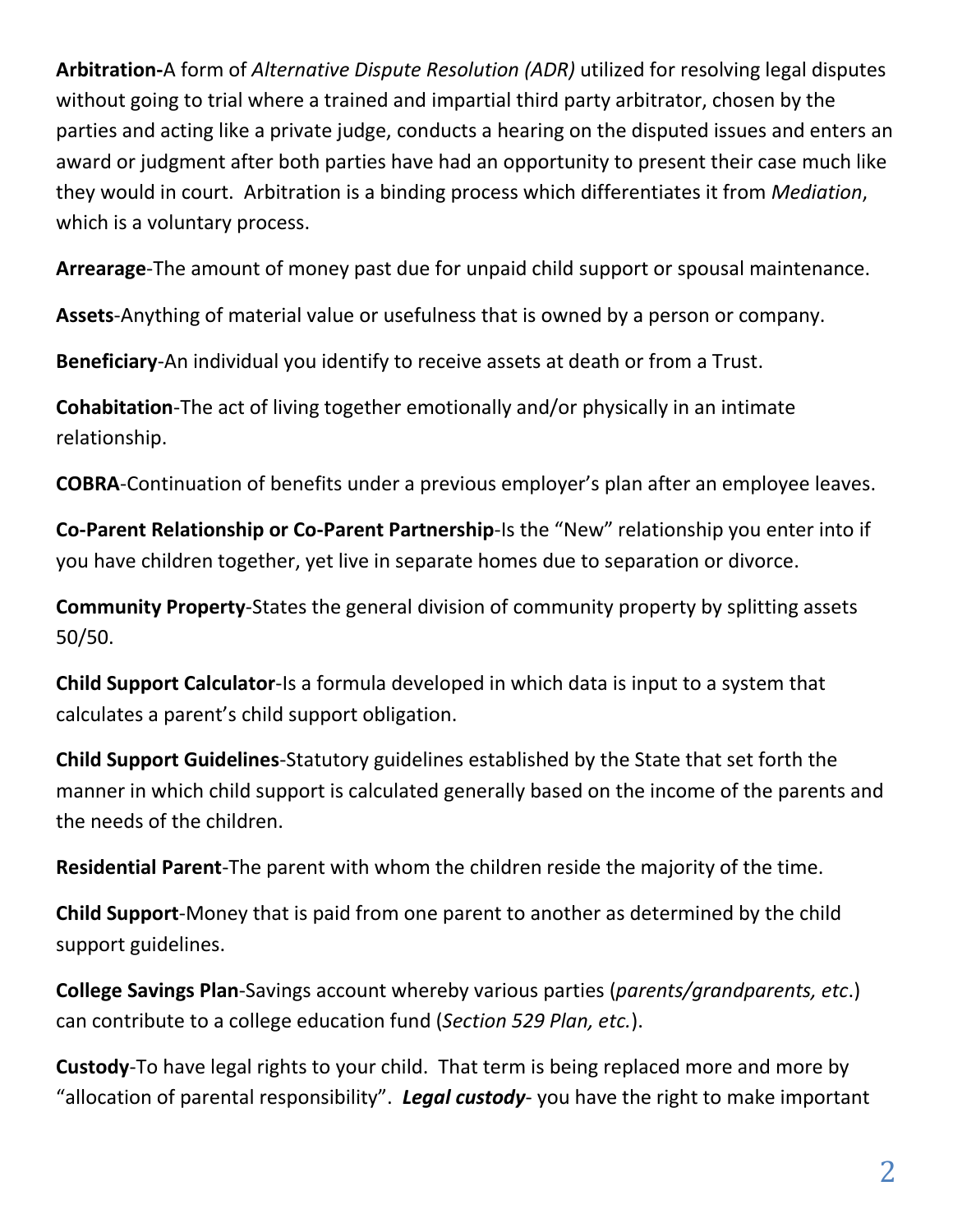decisions about your child's educational, religious, medical, or extracurricular welfare. *Physical custody*- where the child physically resides the majority of the time.

**Decree**-The Court's written order or decision finalizing the divorce often issued in conjunction with the Court's judgment.

**Debts/Liabilities**-Amounts owed to third parties. Examples: home mortgage, home equity line of credit, auto loans, credit cards, personal loans, uninsured medical bills, and income taxes.

**Default**-Failing to answer or file a response to a petition for divorce. Failing to file an answer or appear in court as required can result in the court awarding everything requested by the filing spouse.

**Deposition**-Part of the discovery or information exchanging process of a legal proceeding in which the attorney for one party asks questions of the other party under penalty of perjury, in the presence of his or her attorney and a transcript of the proceedings is prepared by a court reporter. Your attorney may also "depose" the other party, as well as potential witnesses (*accountants, daycare providers, employers, etc.*) who may have information relevant to the case.

**Disclosures-**The divorce process requires in most states that each party make a full and fair disclosure to the other party of their income, assets, liabilities, and all other relevant financial information, including information which may bear on their parental rights and privileges.

**Discovery**-The information exchange process of a legal proceeding, including the serving and answering of interrogatories and requests for production of documents, and the taking of depositions. Discovery is not required in all cases, but it can be invaluable in complicated cases, or in a situation where a party is attempting to hide assets or to be untruthful about important facts.

**Dissolution**-Another word for divorce, which is the legal termination of a marriage relationship

**Domestic Violence**-Physical abuse or threats of abuse occurring between members of the same household.

**DOS**-Abbreviation for "**Date of Separation**".

**Equitable Distribution**-A division of marital property which is deemed to be fair in view of all the relevant circumstances. Equitable does not always mean equal.

**FMV-**Abbreviation for **Fair Market Value**.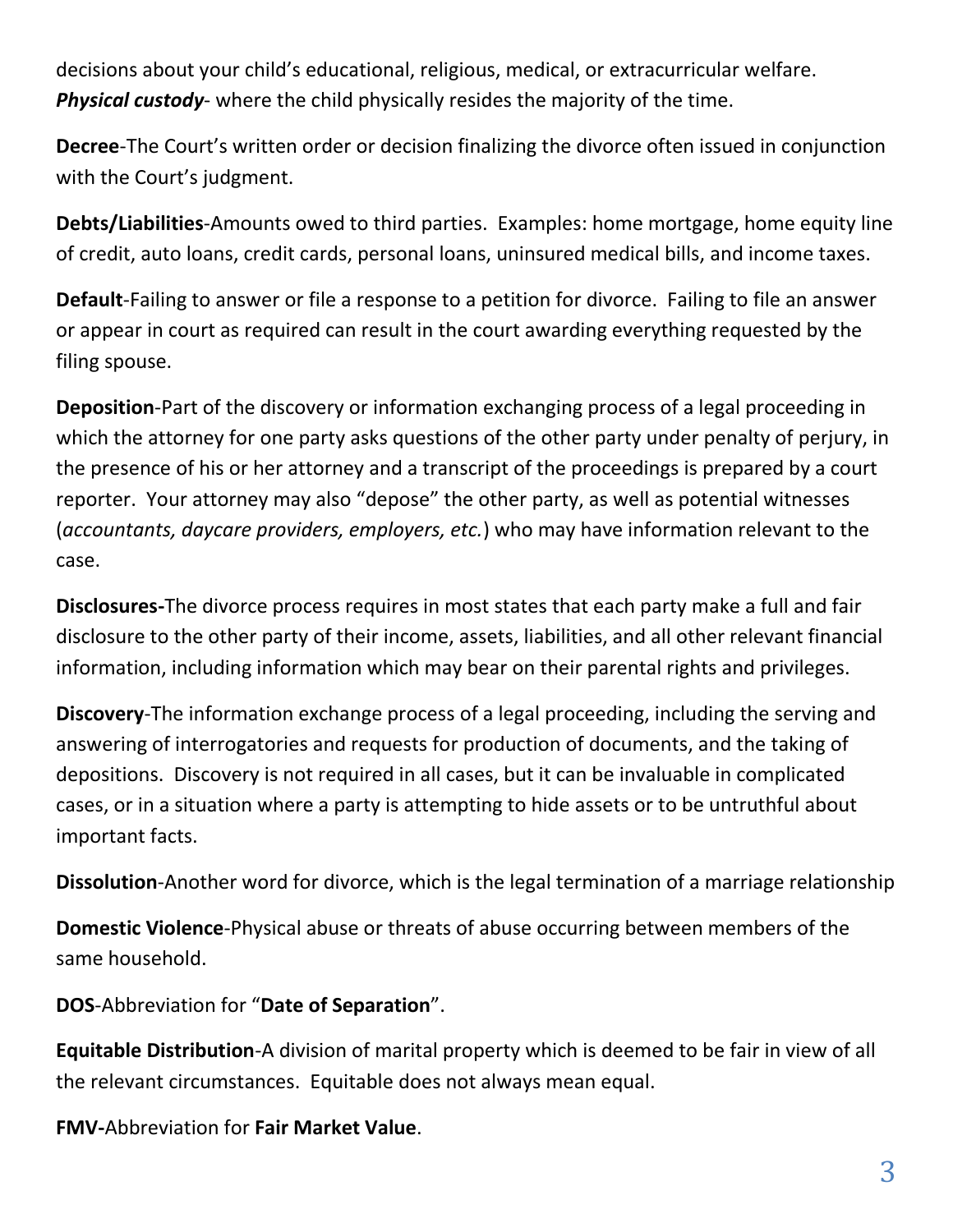**Gross Income**-The amount of income before any deductions or taxes owed by the taxpayer (*except that which is specifically excluded by the Internal Revenue Code*).

**IRA-**Individual Retirement Account whereby an individual not participating in an employer sponsored plan (*401K*) can contribute to a retirement fund. Funds are not readily accessible until retirement age without penalty and tax consequences. (*Types: SEP, Traditional, or Roth*).

**Interrogatories**-Written questions served by the opposing attorney or party that must be answered in writing and under penalty of perjury as part of the *Discovery Process*

**Intangible Property**- An asset that is represented by a piece of paper such as Stocks and Bonds. The paper itself has no value; it is what the paper represents that is valuable.

**Joint Legal Custody**-(*Now often referred to as "allocation of parental responsibility"*) The sharing by both parents of the right to make important decisions about a child's welfare.

**Modifiable or Non-Modifiable**- Refers to whether some portion of your agreement terms or monies outline therein can be modified or not.

**Marital Property**-Generally all property acquired during the marriage together with the appreciation in value of a party's premarital or separate property.

**Mediation**-A form of *Alternative Dispute Resolution (ADR)* utilized for resolving legal disputes without going to trial whereby a trained and impartial third party mediator, chosen by the parties, attempts to bring the parties together in areas of mutual agreement. Mediation is a voluntary process.

**Net Income**-Income received after subtracting cost and expenses from the total revenue.

**Net Worth**-Assets minus liabilities

**Non-Custodial Parent**-The parent with whom the child(ren) do not reside a majority of the time.

**Non-Marital Property**-Generally property owned by either spouse prior to marriage or acquired by a party individually, such as by gift or inheritance, during the marriage.

**Parenting Plan**-The time or schedule of time that a non-residential parent spends with his or her children. Also referred to as "shared time".

**Pension Plan**-Employer sponsored plan whereby only the employer makes contributions and certain vesting restrictions generally apply.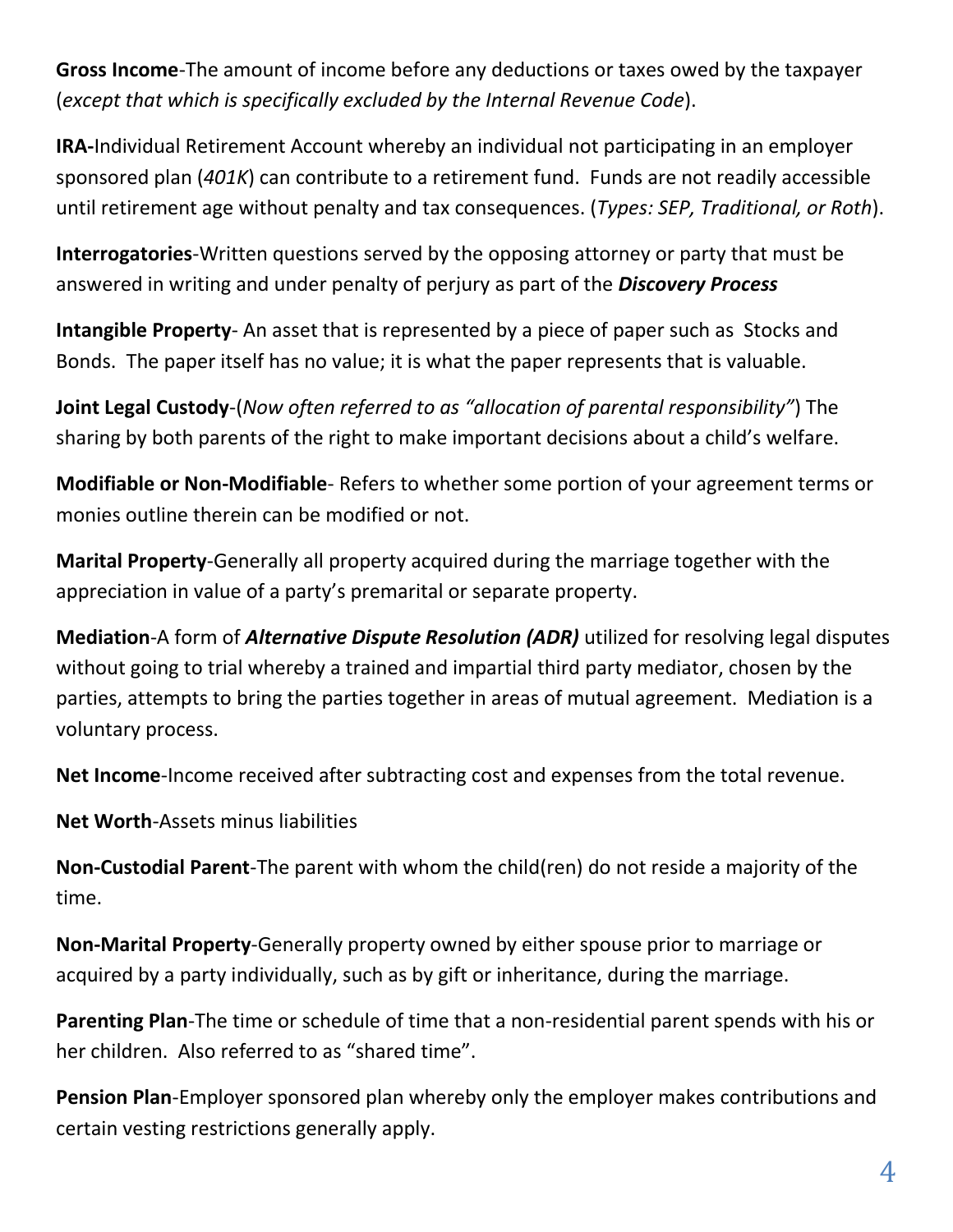**Petition**-The legal document which, with the Summons, is used to initiate the divorce process. The Petition contains basic information about the parties, the specifics of their marriage, their children, if any, and any temporary arrangements made as to the allocation of parental responsibilities. The Petition also sets forth the relief requested by the Petitioner.

**Petitioner**-The person who initiates divorce or dissolution proceedings (*also may be known as the Plaintiff*).

**Power of Attorney**-A legal document in which you assign decision making authority. (*Financial, Legal, and Medical*)

**Premarital Agreement**-An agreement entered into before marriage that sets forth each party's rights and responsibilities should the marriage terminate by death or divorce. Also called a *Prenuptial Agreement.*

**Prenuptial Agreement**-An agreement entered into before marriage that sets forth each party's rights and responsibilities should the marriage terminate by death or divorce. Also called a *Premarital Agreement.*

**Property Taxes**-Taxes due to city and county government based on the value of your home or automobile. These are due on an annual basis. (*home taxes are generally included in your mortgage*).

**Qualified Domestic Relation Order (QDRO)**-Pronounced "kwah-dro", an order issued by the Court to divide a party's retirement benefits, most often involving a defined-benefit pension plan, or to transfer monies from one plan to another (*i.e. from a 401(k) to an IRA*). This is beneficial in transferring money without having to pay penalties or taxes when taking money from an investment account.

**Respondent**-The person against whom legal papers are filed or who answers the Petition in *Dissolution* proceeding (*also may be called the Defendant*).

**Response**-The legal document filed with the Court by the Respondent. The purpose of which is to answer or respond to the statements and information contained in the Petition.

**Restraining Order**-An order issued by the Court requiring the subject of the order to refrain from doing something, often in conjunction with domestic violence or in order to protect at risk children.